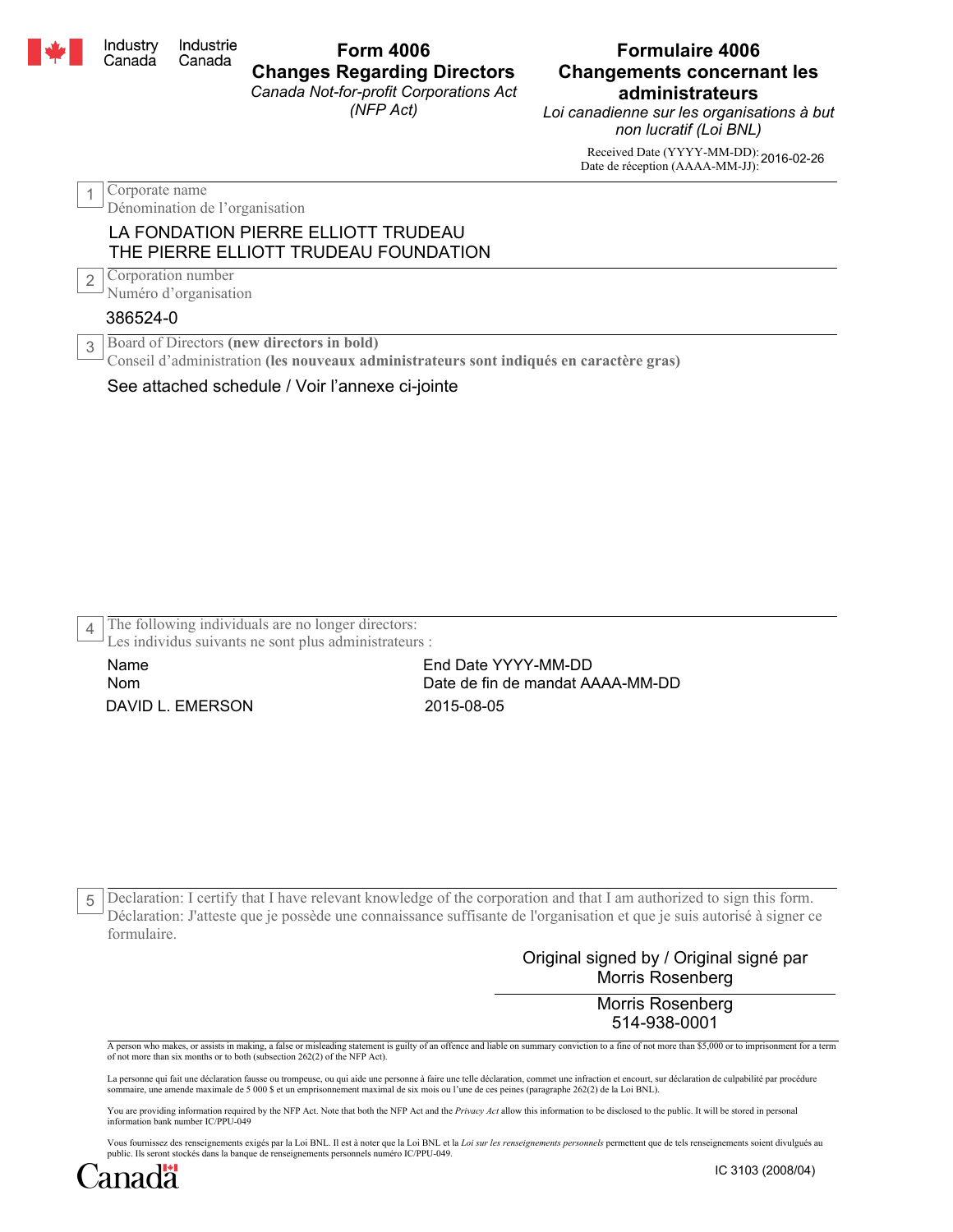## **Schedule Board of Directors (new directors in bold)**

| Name                                 | <b>Start Date</b><br>YYYY-MM-DD | <b>Address</b>                                                               |
|--------------------------------------|---------------------------------|------------------------------------------------------------------------------|
| ROY L. HEENAN                        | 2014-05-30                      | 25 PLACE REDPATH, MONTREAL QC<br>H3G 1E2, Canada                             |
| <b>Suzanne Fortier</b>               | 2016-02-17                      | A21 - 1321 rue Sherbrooke Ouest,<br><b>Montréal QC</b><br>H3G 1J4, Canada    |
| <b>ALEXANDRE</b><br><b>TRUDEAU</b>   | 2014-05-30                      | 1418 AVENUE DES PINS, MONTREAL<br>QC<br>H3G 1A8, Canada                      |
| <b>ALEXANDER</b><br><b>HIMELFARB</b> | 2014-05-30                      | 801 KINGSMERE AVENUE, OTTAWA ON<br>K2A 3J8, Canada                           |
| <b>FARAH MOHAMED</b>                 | 2015-03-17                      | 304-410 Queen's Quay Boulevard West,<br><b>Toronto ON</b><br>M5V 3T1, Canada |
| <b>SEAN E. RILEY</b>                 | 2014-05-30                      | 5 TIGO PARK, ANTIGONISH NS<br>B2G 2M6, Canada                                |
| <b>Megan Leslie</b>                  | 2016-02-17                      | 2446 James St., Halifax NS<br>B3K 3W7, Canada                                |
| <b>DAVID MCLEAN</b>                  | 2014-11-20                      | SUITE 400, THE LANDING, 375 WATER<br>STREET, VANCOUVER BC<br>V6B 5C6, Canada |
| <b>EDWARD JOHNSON</b>                | 2014-05-30                      | 621 MURRAY HILL, WESTMOUNT QC<br>H3Y 2W7, Canada                             |
| PATRICK PICHETTE 2014-05-30          |                                 | 866 SEALE AVENUE, PALO ALTO CA<br>94303, United States                       |
| <b>CHUCK STRAHL</b>                  | 2014-05-30                      | 5100 FARNHAM ROAD, CHILLIWACK BC<br>V4Z 1E7, Canada                          |
| <b>SUSAN MW</b><br><b>CARTWRIGHT</b> | 2014-11-20                      | 8A-300 QUEEN ELIZABETH DR.,<br><b>OTTAWA ON</b><br>K1S 3M6, Canada           |
| PHIL FONTAINE                        | 2014-11-20                      | 3-34 MCCUMBER ROAD NORTH,<br>AKWESASNE ON<br>K6H 5R7, Canada                 |
| JASON LUCKERHOFF 2014-11-20          |                                 | 5180 RUE SAVOIE, TROIS-RIVIERE QC<br>G8Y 7L1, Canada                         |